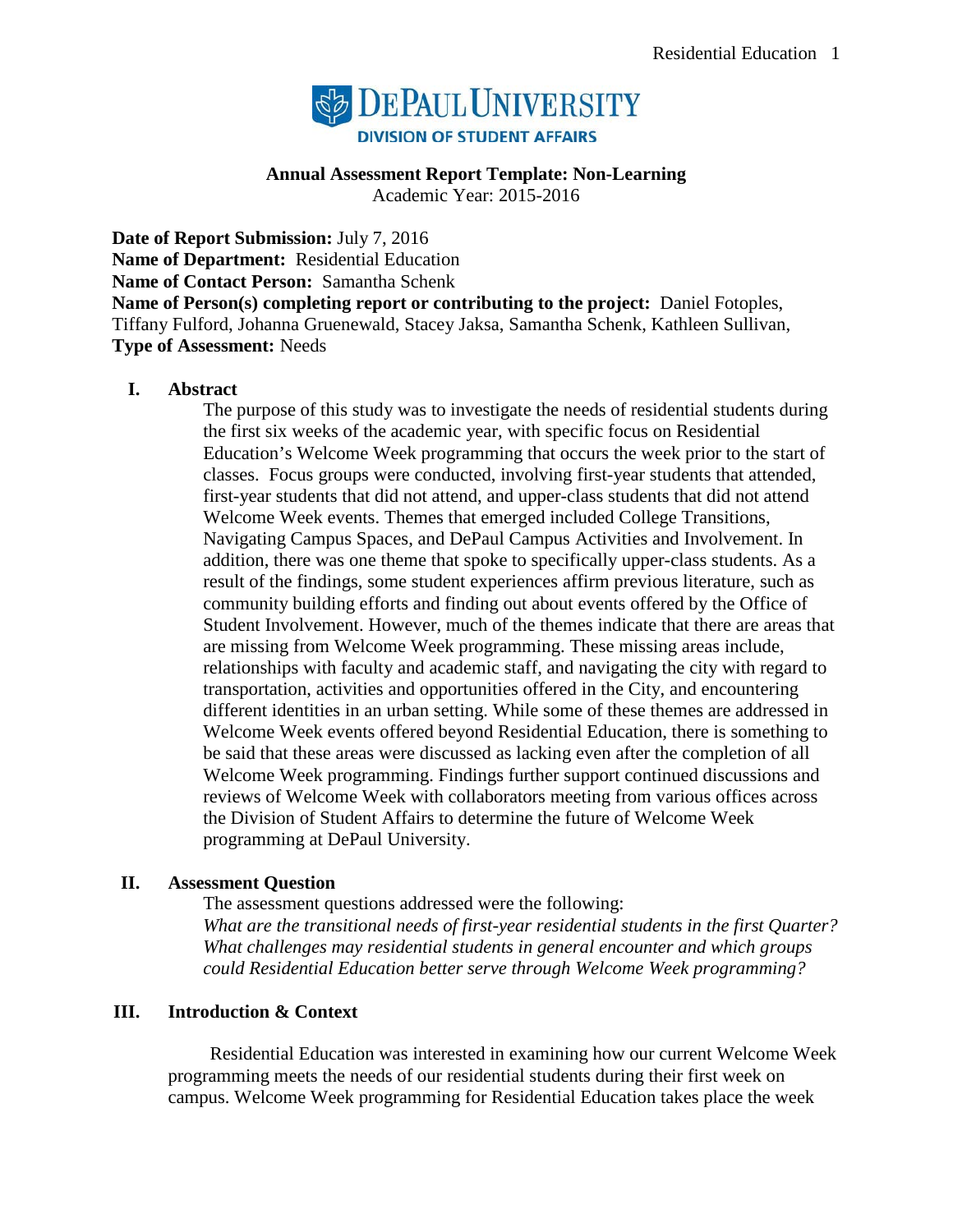before classes start. This week is also known as Immersion Week, where students enrolled in Discover Chicago Quarter courses participate in day long excursions in the city based on their course theme. Residential students involved in this class also move-in just before immersion week so that they can participate in the class excursions. As such, Residential Education's Welcome Week programming occurs in the evening of that same week, as a means to provide opportunities to learn and engage with the campus community. A great deal of time, energy, and financial resources by student and department staff are spent on Welcome Week, all with the intention of the programming meeting the transitional needs of residential students. However, such transitional needs have not been examined in recent years.

### **University Context**

Residential Education's assessment project specifically connects to Objective 1a of Vision 2018. Objective 1a strives to ground the university's academic programs and student services in student learning and success. By evaluating the transitional needs of first year students through focus groups, Residential Education is able to strengthen its Welcome Week programs, build on retention and graduation rates, and find better ways to provide critical student services to assist with the transition into the college experience. This assessment supports the Vision 2018 strategic plan by addressing gaps in student service opportunities and finding ways to build on the sense of community at DePaul.

Furthermore, although this project is a needs assessment and a learning outcome is not being assessed, the assessment project more broadly addresses Divisional Learning Outcome Domain #6: "Students who participate in Student Affairs programs and activities will develop a strong sense of personal identity and form mature, respectful relationships with others." By engaging in a needs assessment of our Welcome Week Programming, we are critically examining the opportunities we provide for our residents to develop personal identity and form relationships with others.

The mission of our department focuses on providing a residential community that "students are encouraged to explore, learn and develop holistically." College students, first-year students in particular, may struggle with the adjustment to the college experience. Through our needs assessment, we are able to better deliver on our mission. Our findings will help us to support students in finding community in their residential environments and provide opportunities for them to be exposed to new ideas and challenge their own perspectives.

### **Supporting Scholarship**

### *The Importance of Transitions*

Schlossberg's transition theory (1995) defines transition as "event, or non-event, that results in changed relationships, routines, assumptions and roles" (p. 111). As a result, Higgins (2010) states "starting college and moving into a residence hall is a hallmark event in a student's life, characterized by a major shift in relationships, routines, assumptions and roles" (p. 12). Schlossberg suggests the four major factors impacting students transition include situation, self, support, and strategies. A substantial change of environment is the "situation" students are in, and office programming serves as the "support" students need. Moreover, in an era of outcomes-based based practice in higher education, many institutions have increasingly begun to focus explicitly on retention and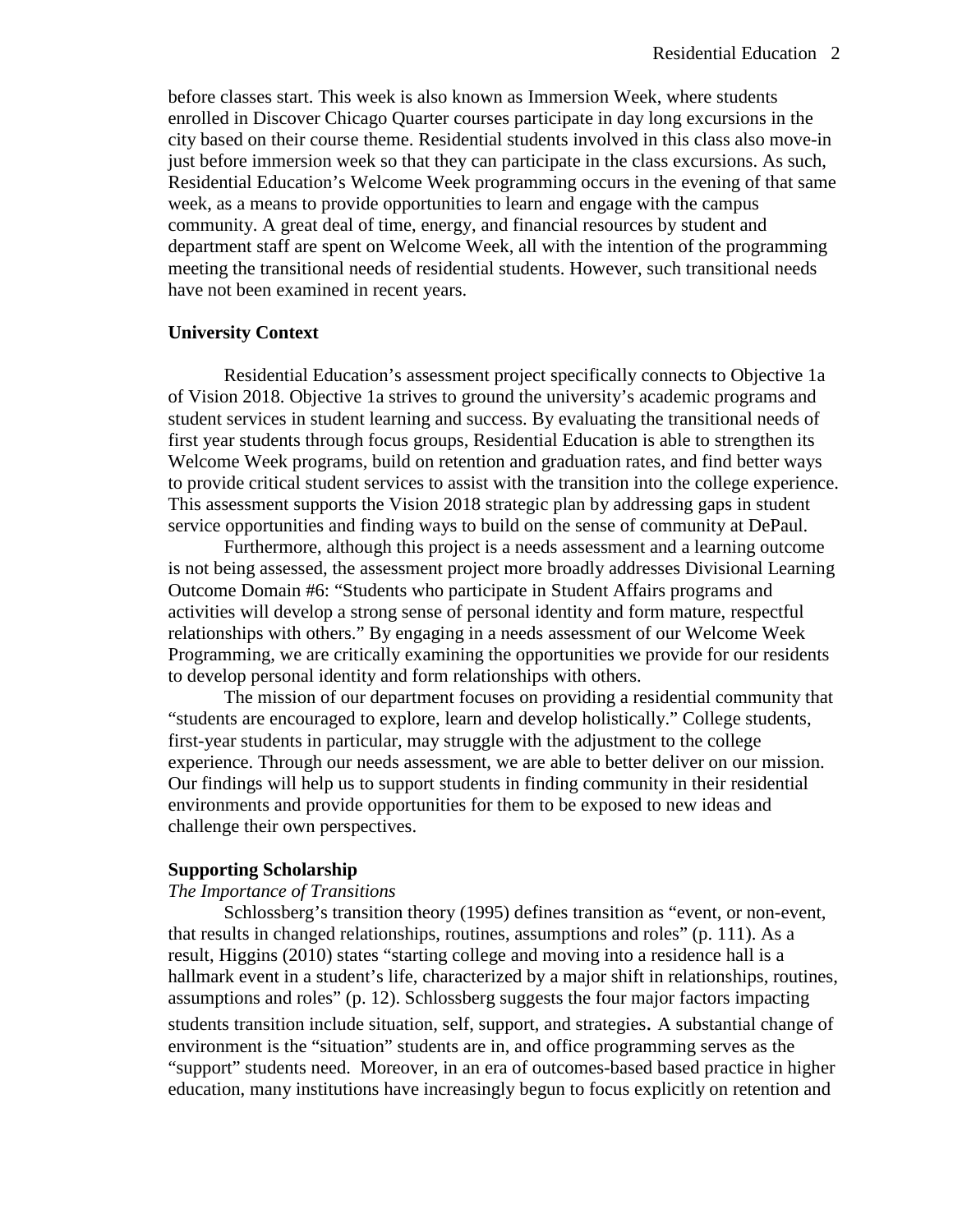graduation rates. Though retention work is complex and multi-faceted, the initial transition of incoming first-year and transfer students has been identified as a crucial component. The first term in particular is a critical window during which institutions must facilitate students' successful acclimation to campus in order to retain them. Tinto (1993) and Gardner (1986) argue that "institutions have a very small window of opportunity to establish connections with students, as 75% of non-returning students will withdraw during or immediately following their first semester" (as cited in Soria, Clark, & Koch, 2013, p.34).

### *The Role of Housing/Residential Life in Welcome Week Programs*

Though aspects of housing and residential life are often thoroughly infused into Welcome Week structures, there is little research on the specific and unique contributions of these offices in facilitating student transitions through such programming. According to Zeller (1991) from Association of College and University Housing Officers - International (ACUHO-I), the goals for residential life professionals for program development that relate to Welcome Week purposes include serving as a component of new student orientation, assisting with transition to university community, and providing high quality programs which enhance student retention and academic success. Welcome Week Programs are a way to initiate community building. In support Astin (1985) mentions the stronger a community is in the residential areas, the more likely students are involved in that community and therefore will be more likely to succeed academically and persist to graduation. In addition, the National Association of Orientation Directors (NODA) has developed an Orientation Planning Manual with best practices in program design that can inform the work of all professionals involved in Welcome Week planning.

### *Best Practices: Determining Student Needs*

Though there is considerable variance in the structures of extended orientation programs, or Welcome Weeks as many are called, all are designed to promote student success and development by "[integrating] students into the academic and social fabric of the campus community" (Soria, 2013). Broadly speaking, Welcome Week programming "provides a mechanism for sharing traditions, resources, opportunities, and expectations"(Soria, Clark, & Koch, 2013, p.37) That said, it is essential that institutions develop more specific, campus-based goals and objectives in order to maximize impact. According to the Welcome Week chapter of the NODA Orientation Planning Manual, the key to determining the contents of the program is to "get to know the developmental needs of your students and make sure to keep the overarching goals of your welcome week in mind when planning events" (Drumm & Kollett, 2010, p.43).

## **IV. Data Collection & Methodology Data Collection**

The population of interest for the assessment project was residential students who were invited to attend the 2015 Welcome Week (about 2,534 students). Utilizing event participation data from OrgSync and absence of attendance when compared to a campus roster during Welcome Week, the methodology for the assessment project consisted of focus groups that were organized into three groups: First-Year residents that attended, First-Year residents that did not attend, and Upper-class residents that did not attend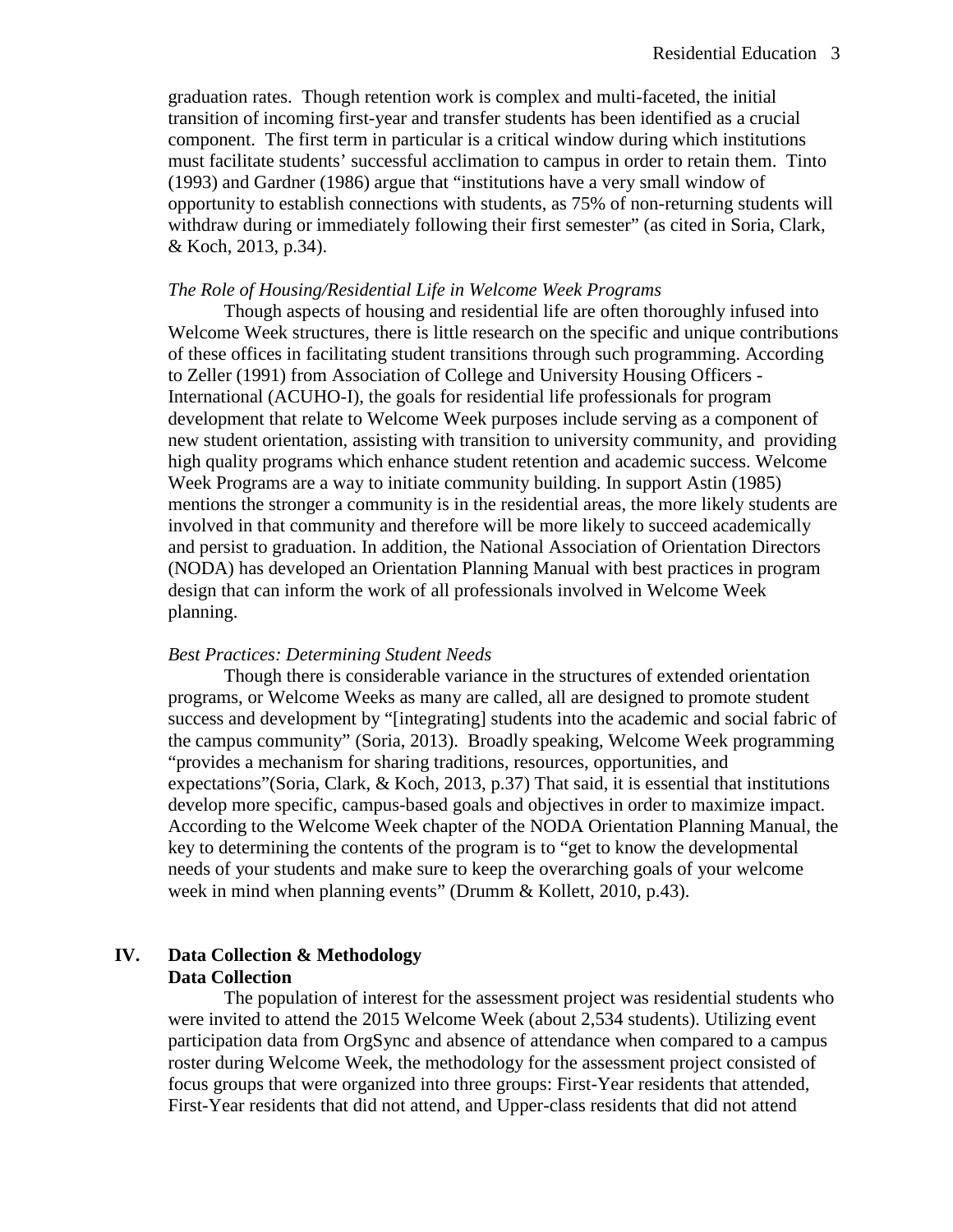Welcome Week. For the group of first-year residents that attended Welcome Week, participants were specifically selected that had attended at least three out of five of the 2015 Welcome Week events. Having the three group-types were thought to be most useful to answer the assessment questions based on the range of experience with Welcome Week and the range in class standing in residential students that we serve. Upper-class students who did attend welcome week were not included in the project due to the low numbers in attendance by upper-class students. Those sampled were emailed and invited to participate in the focus groups. The specific sample of participants consisted of 188 (out of 612) Upper-Class students that did not attend the 2015 Welcome Week, 54 (out of 673) First-Year students that attended the 2015 Welcome Week, and 45 First-year students that did not attend the 2015 Welcome Week. During all four focus groups, two professional staff members from the department facilitated and documented dialogue among the focus group participants. See Appendix A for focus group questions.

#### **Data Analysis**

As mentioned earlier, there were two professional staff members in each focus group. Both professional staff members took notes on participant responses. This ensured that all information was gathered from the participants. A tape/digital recorder was not used in the focus groups. Each question asked had four sections with pre-determined domains where the facilitators could include their notes. The pre-determined domains included: *Academic Success (grades, drop/add, majors, faculty/advisors, etc.); Connectedness (sense of belonging, peer-peer, student-staff); Life Skills (finances, personal wellness, city life, etc.); and Other (catch-all if needed).* These pre-determined domains were developed from both the literature and information about programming at peer institutions.

However, upon initial review of the focus group notes, it was apparent that the pre-determined domains did not best represent the most notable themes that were emerging. As a result, a grounded theory approach to the analysis of the notes was conducted. Under the guidance of assessment project lead, Samantha Schenk, two graduate interns, Tiffany Fulford and Kathleen Sullivan assisted in the theme generation process. The focus group notes were initially read through without taking any notes at all. Initial themes were then noted by each individual intern during a second review of the notes. Samantha Schenk, Tiffany Fulford, and Kathleen Sullivan reviewed the initial themes from each intern and a comprehensive list of themes were established. The focus group notes were reviewed for a third time and coded based on the final theme list. See Appendix B for focus group scoring guide.

### **Participant Consent**

Consent was collected through a paper form completed by all participants before the focus groups started. The consent form informed participants of their role and outlined the assessment project. Participation in focus group was voluntary. Students who signed and dated the printed form indicated their consent to be in the project. See Appendix C for Adult Consent to Participate in Research form.

The facilitator's notes were kept and stored securely. Participants' information was not linked to any statements made in the focus groups. Findings did not include their name or any information that would directly identify them. Every effort was made to prevent individuals not on the project team from knowing which participants gave information, or what that information was.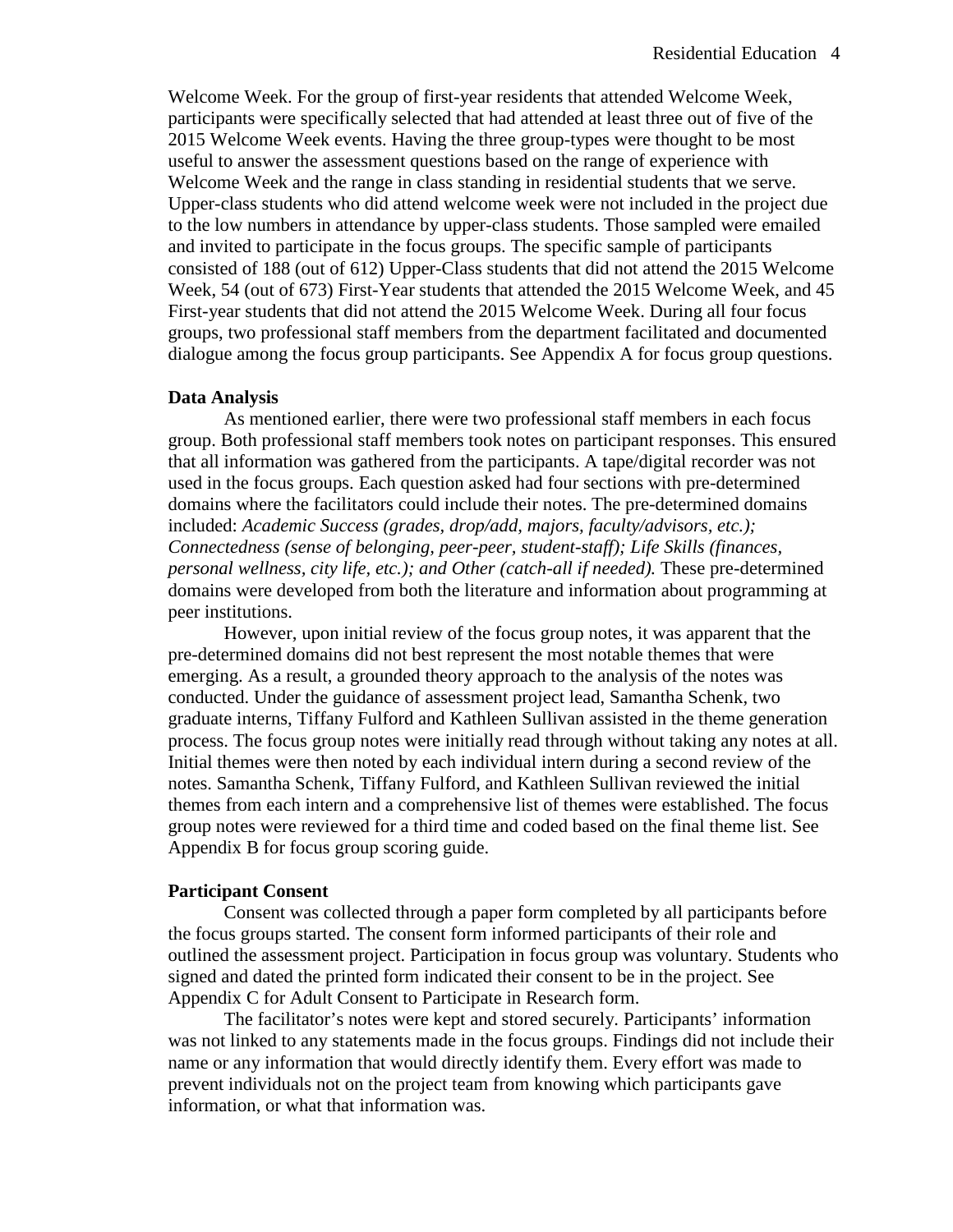For participating, pizza and a \$5 gift card to The Bean (an on-campus dining service) was provided to all students.

### **V. Data & Results**

Of those sampled, nine upper-class residents out of 188, two first-year students that did not attend Welcome Week out of 45, and seven first-year students that attended Welcome Week of 54 participated in the focus groups. Beyond class standing (First-year vs. Upper-class), no other demographic information was collected from the participants.

### **Focus Group Themes**

The following themes emerged from the review of the focus group notes (with a 54% inter-rater agreement):

- *College Transition*: The mention of transitions as it relates to relationships with academic advisors/faculty, academic processes/logistics, and/or navigating physical campus spaces.
- *Navigating Campus Spaces*: The discussion of their experiences in navigating city transportation, activities and opportunities in the city and encountering different identities in an urban setting.
- *DePaul Campus Activities and Involvement*: The mention of marketing techniques, community building events and initiatives and OSI sponsored events.
- *Upper-class specific Themes*: The discussion around upper-class student specific activities, including transfer students and group specific transition themes (i.e. being from out of state, international students, etc.).

### **VI. Discussion & Interpretation of Results**

From the themes that emerged from the focus groups, college transition and navigating the college and local communities are most salient to students around the time that Welcome Week takes place. One participant mentioned, "It's hard to figure out what to do and where to go for fun in the city." Another participant mentioned that they were most familiar with information about DePaul University, but that they didn't know how to take the train on the first day of their classes.

By including upper-class students, many of whom voiced being transfer students, the perspective of not feeling that Welcome Week was for them, but still being unsure of similar aspects of transition that first-year participants expressed: navigating the campus and train, involvement opportunities, and advising resources. There was an additional concern around marketing for social and involvement opportunities that were specific to upper-class residents in the halls. One participant shared that she wished there were events that were advertised to be for upper-class residents only.

A major limitation of the project was recruiting participants for the focus groups. There were a few sessions that had to be rescheduled and invitations to participate had to be repeatedly sent out. When the focus groups had been scheduled and plans to participate confirmed with students, only a few would actually attend. As such, there are great limitations in what can be understood from the experiences discussed in the focus groups and the themes that emerged. However, the themes do support previous research mentioned in the literature review and some of the programming observed by institutions we benchmarked with on welcome week programming.

Within the past few years, discussions have begun around the programming and efforts during welcome week, particularly around it meeting the needs of students and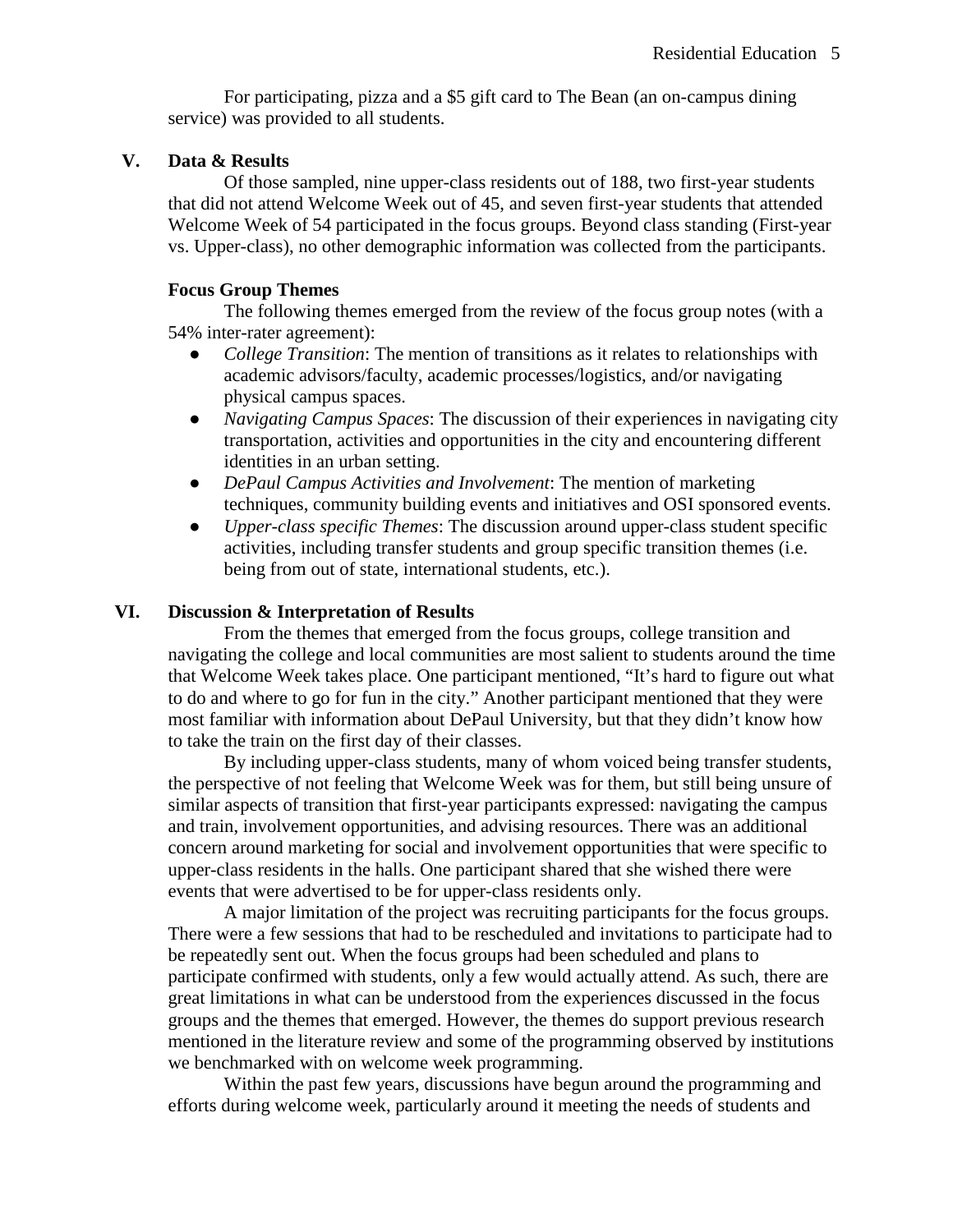more innovative ways to engage students in their first few weeks of the quarter. This project directly contributes to that discussion in the Department of Residential Education and in the Division of Student Affairs. It is the intention of the project to provide guidance for further discussion in how Welcome Week could be better in the coming years.

## **VII. Recommendations and Plans for Action Recommendations**

Based on the themes that emerged from the focus groups, it is apparent that there are particular areas of the student experience that are missing from Welcome Week programming. Such areas include the presence of academic advisors and faculty, as well as opportunities to engage specifically with transfer students. A re-alignment of programming efforts based on the themes would better prepare and engage our students in the first few weeks of the quarter. This should be a shared endeavor among key partners associated with Welcome Week (e.g., Residential Education, Office of Student Involvement, and New Student and Family Engagement). Throughout the focus groups, comments were made about the confusion around what was considered Welcome Week by Residential Education compared to New Student and Family Engagement. In addition, a stronger involvement with faculty and academic advisors was something that came out of the "College Transitions" theme that could be further explored. Participants expressed wanting to see more opportunities to meet faculty and academic advisors, particularly outside of the class/advising meetings.

### **Action Plan**

*July:* Project findings shared with Residential Education Department at the Summer Professional Staff Training.

*July/August:* Residential education Welcome Week Organizers, Matthew Schultz and Brittany Royce, to organize Welcome Week events for Fall 2016 based on assessment project themes.

*August:* Findings shared and used for Resident Advisor program planning for first six weeks of Fall Quarter.

*On-Going:* residential Education Rod Waters, to reference assessment findings in divisional planning meetings regarding future Welcome Weeks.

### **Sharing the results**

It is Residential education's plan to share findings from the assessment project with Welcome Week division partners and resident advisors. These two groups are our primary collaborators in creating Welcome Week events. In addition, the results will be shared with staff in Residential Education during the Summer Professional Staff Training. The assessment project has major implications on the future of how Welcome Week is planned and implemented. As such, the findings from the assessment project will be relevant for years to come in how Welcome Week is shaped over time.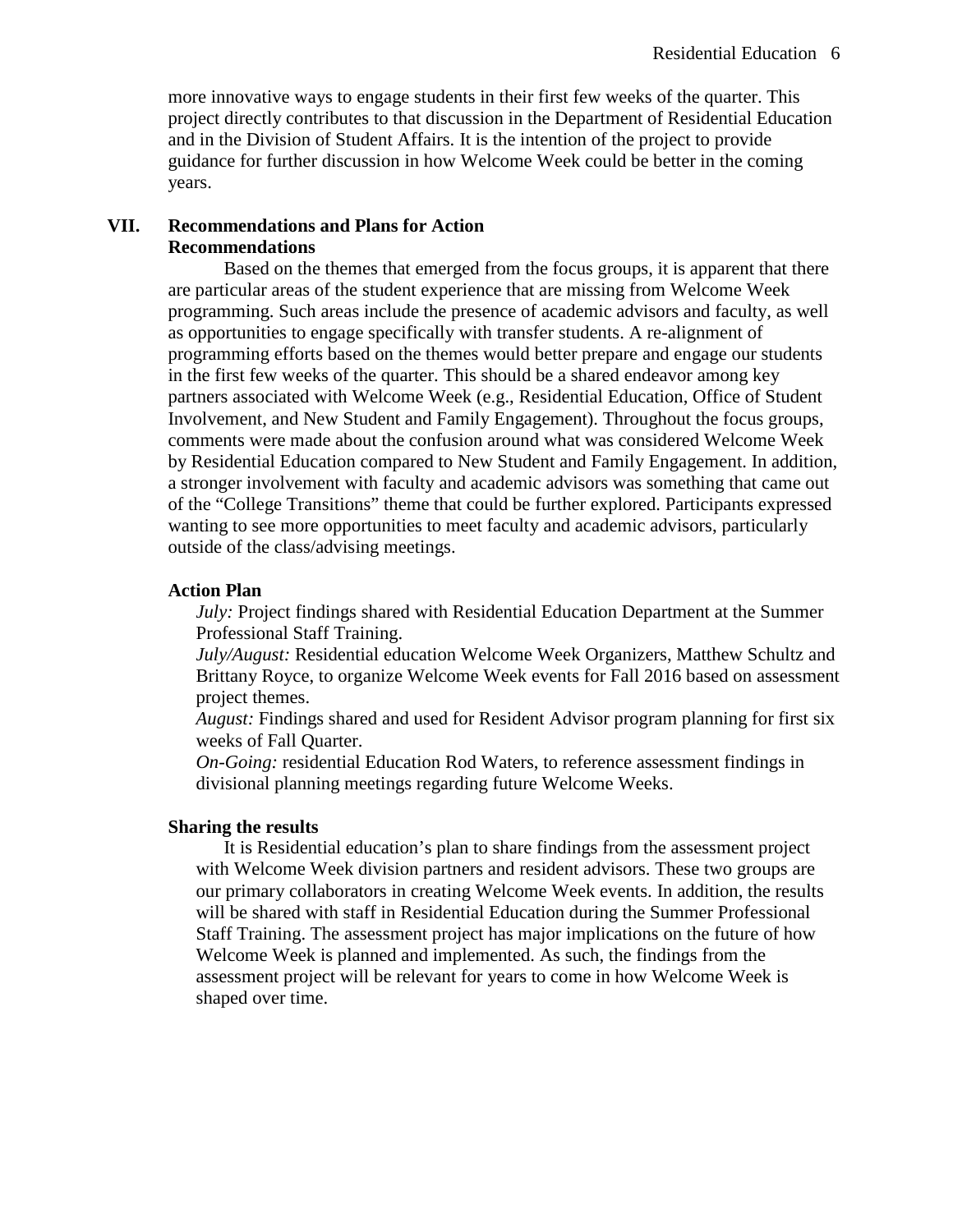# **APPENDIX A**

## **Welcome Week Focus Group Questions**

- o Thinking back to your first few weeks on campus, what were some of the biggest challenges you faced?
	- What did you do/where did you go to address some of those challenges?

| <b>Academic Success</b>                            | Connectedness                                  |  |  |
|----------------------------------------------------|------------------------------------------------|--|--|
| (grades, drop/add, majors, faculty/advisors, etc.) | (sense of belonging, peer-peer, student-staff) |  |  |
|                                                    |                                                |  |  |
|                                                    |                                                |  |  |
|                                                    |                                                |  |  |
| Life Skills                                        | Other                                          |  |  |
| (finances, personal wellness, city life, etc.)     | (catch-all if needed)                          |  |  |
|                                                    |                                                |  |  |
|                                                    |                                                |  |  |

o Thinking back to your first weeks on campus, were there things that came easy for you (as compared to Question #1)?

| <b>Academic Success</b>                            | Connectedness                                  |  |  |
|----------------------------------------------------|------------------------------------------------|--|--|
| (grades, drop/add, majors, faculty/advisors, etc.) | (sense of belonging, peer-peer, student-staff) |  |  |
|                                                    |                                                |  |  |
|                                                    |                                                |  |  |
|                                                    |                                                |  |  |
| Life Skills                                        | Other                                          |  |  |
| (finances, personal wellness, city life, etc.)     | (catch-all if needed)                          |  |  |
|                                                    |                                                |  |  |
|                                                    |                                                |  |  |
|                                                    |                                                |  |  |

- o If you were to plan an event for future incoming students, what do you think would be most helpful for them?
	- Were there specific events that were helpful for you?

| <b>Academic Success</b><br>(grades, drop/add, majors, faculty/advisors, etc.) | Connectedness<br>(sense of belonging, peer-peer, student-staff) |
|-------------------------------------------------------------------------------|-----------------------------------------------------------------|
|                                                                               |                                                                 |
| Life Skills                                                                   | Other                                                           |
| (finances, personal wellness, city life, etc.)                                | (catch-all if needed)                                           |
|                                                                               |                                                                 |

### o [Other questions – please specify]

| <b>Academic Success</b><br>(grades, drop/add, majors, faculty/advisors, etc.) | Connectedness<br>(sense of belonging, peer-peer, student-staff) |  |  |
|-------------------------------------------------------------------------------|-----------------------------------------------------------------|--|--|
|                                                                               |                                                                 |  |  |
| Life Skills                                                                   | Other                                                           |  |  |
| (finances, personal wellness, city life, etc.)                                | (catch-all if needed)                                           |  |  |
|                                                                               |                                                                 |  |  |
|                                                                               |                                                                 |  |  |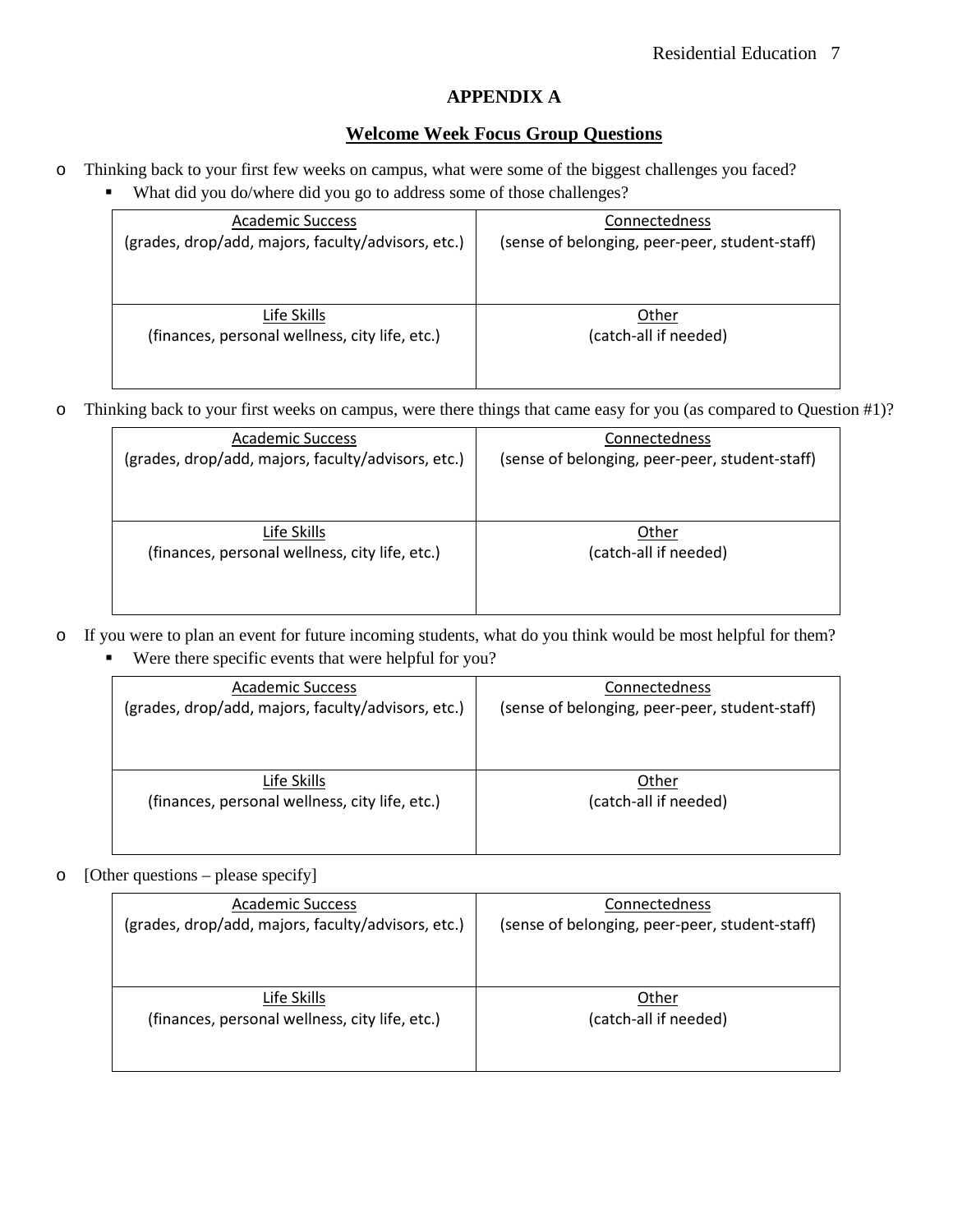# **APPENDIX B**

# **Focus Group Scoring Guide**

| <b>Overall Theme</b>   |                                            | <b>Focus Group: First-Year</b> | <b>Focus Group: First-Year</b> | <b>Focus Group: First-</b> | <b>Focus Group: Upper-</b> |
|------------------------|--------------------------------------------|--------------------------------|--------------------------------|----------------------------|----------------------------|
|                        |                                            | <b>Attended (Group 1)</b>      | <b>Attended (Group 2)</b>      | <b>Year Not Attended</b>   | <b>Class Not Attended</b>  |
|                        | <b>College Transition</b>                  |                                |                                |                            |                            |
|                        | Relationships w/Academic                   |                                |                                |                            |                            |
|                        | Advisors/Faculty                           |                                |                                |                            |                            |
|                        | Academic Processes/Logistics               |                                |                                |                            |                            |
|                        | <b>Navigating Campus Spaces</b>            |                                |                                |                            |                            |
|                        | <b>Navigating Chicago</b>                  |                                |                                |                            |                            |
|                        | <b>Navigating City Transportation</b>      |                                |                                |                            |                            |
|                        | Activities/Opportunities in City           |                                |                                |                            |                            |
|                        | <b>Encountering Different Identities</b>   |                                |                                |                            |                            |
|                        | (in an Urban Environment)                  |                                |                                |                            |                            |
|                        | <b>Campus Activities &amp; Involvement</b> |                                |                                |                            |                            |
|                        | Marketing                                  |                                |                                |                            |                            |
|                        | <b>Community Building</b>                  |                                |                                |                            |                            |
|                        | <b>OSI Sponsored Events</b>                |                                |                                |                            |                            |
| <b>Upper-Class</b>     |                                            |                                |                                |                            |                            |
| <b>Specific Themes</b> |                                            |                                |                                |                            |                            |
|                        | <b>Upper-class Student Specific</b>        |                                |                                |                            |                            |
|                        | <b>Activities</b>                          |                                |                                |                            |                            |
|                        | <b>Group-Specific Transition</b>           |                                |                                |                            |                            |
|                        | Total:                                     |                                |                                |                            |                            |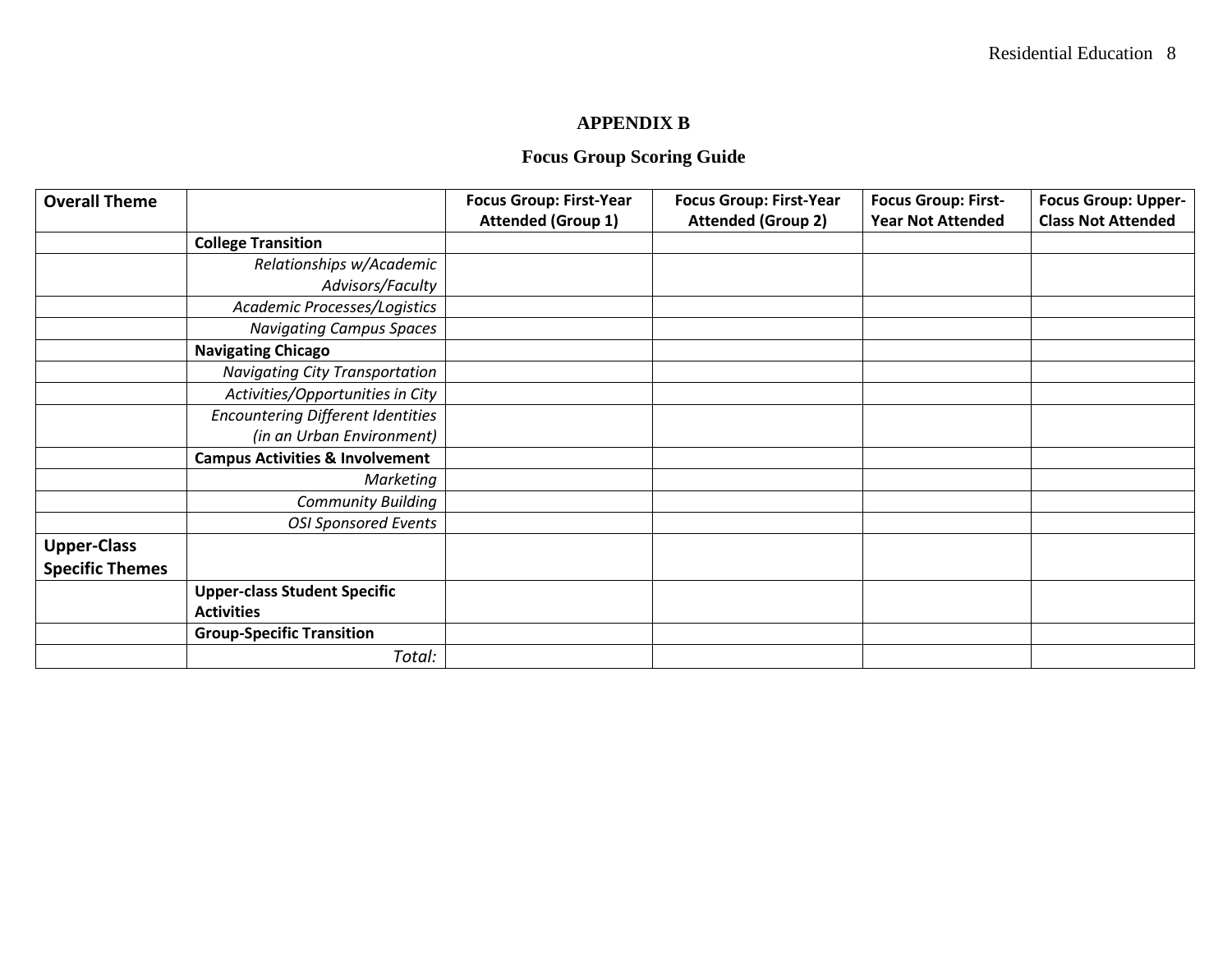# **APPENDIX C**

# **ADULT CONSENT TO PARTICIPATE IN RESEARCH**

# **Weeks of Welcome & First 6 Weeks**

**Investigators:** Daniel Fotoples, Stacey Jaksa, Samantha Schenk

## **Department:** Residential Education

## *What is the purpose of this project?*

The purpose of this project is to investigate the needs of residential students during the first six weeks of the academic year, with specific focus on Weeks of Welcome that occurs in the week prior and after classes start.

## *Why are you being asked to be in the research?*

You are being asked to participate in the project due to your participation/absence in welcome week events in Fall 2015.

## *What is involved in being in the project?*

Residents were randomly selected to participate in this project through participation in an onehour focus group. During the focus group, you will be asked to participate in a discussion regarding your experience with and thoughts on Weeks of Welcome and the first six weeks of the academic year. A set of predetermined questions will be asked of the group and a group facilitator will ask these questions while taking note of what is said within the group.

## *How much time will this take?*

The focus group is expected to take about one (1) hour to complete.

## *Are there any risks involved in participating in this project?*

By participating or things said during the focus group will not be held against you or impact your status as a residential student. You do not have to answer any question you do not want to. There is the possibility that others may find out what you have said, but we have put protections in place to prevent this from happening.

# *Are there any benefits to participating in this project?*

You will not personally benefit from being in this study. You may indirectly benefit from having a greater awareness of your experience at the beginning of the year and what to prepare for in the coming academic years.

We hope that what we learn will help us in developing and implementing new Weeks of Welcome events that better suit the needs of the residential students.

## *Is there any kind of payment, reimbursement or credit for being in this project?*

Participants will receive free pizza and a gift card to the Bean Café, located on campus.

# *Can you decide not to participate?*

Your participation is voluntary, which means you can choose not to participate. There will be no negative consequences, penalties, or loss of benefits if you decide not to participate or change your mind later and withdraw from the project after you begin participating. Your decision whether or not to be in the project will not affect your status as a residential student.